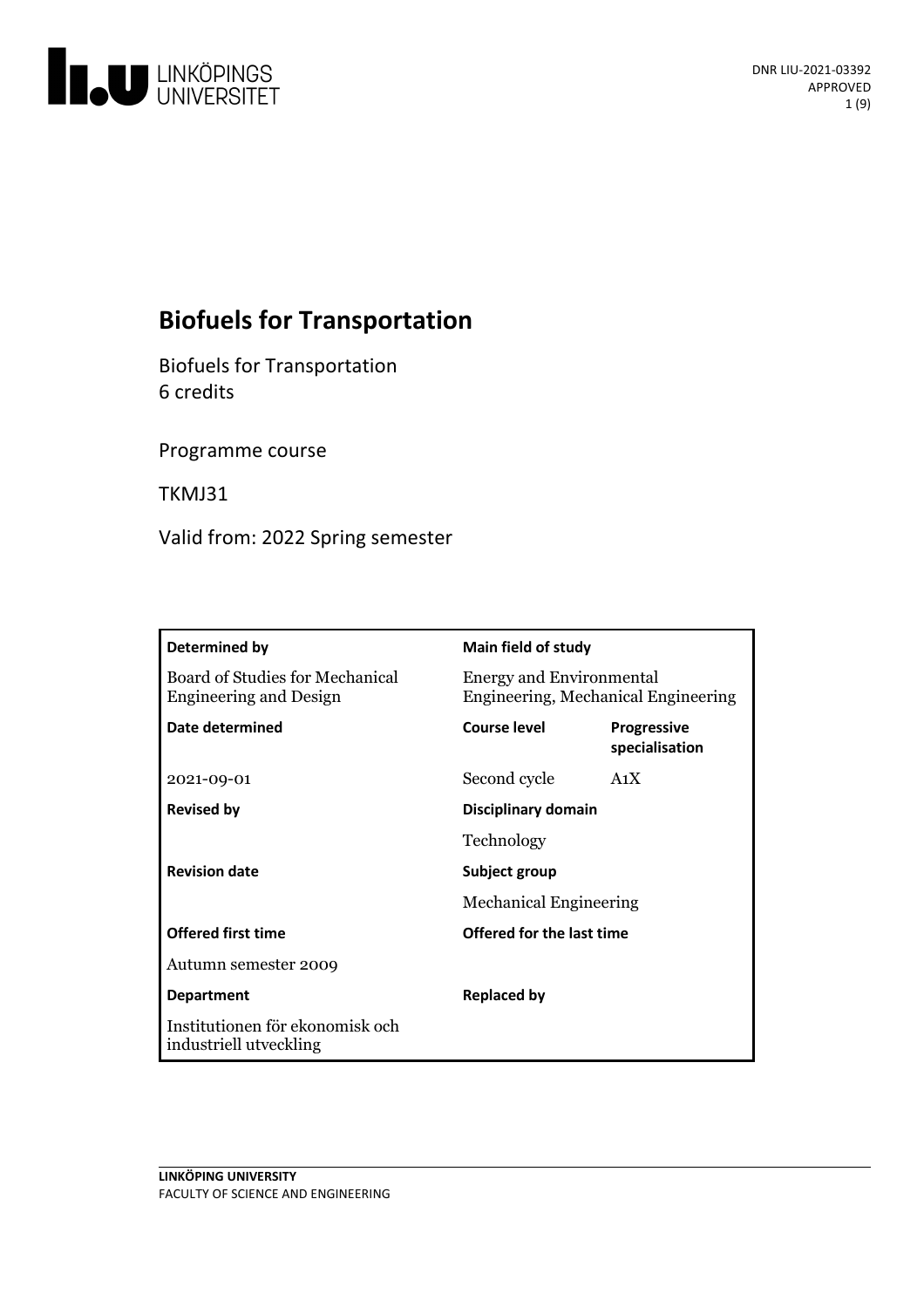# Specific information

The course is not available for exchange students

# Course offered for

- Master of Science in Energy Environment Management
- Master of Science in Industrial Engineering and Management
- Master of Science in Industrial Engineering and Management International
- Master of Science in Design and Product Development
- Master of Science in Chemical Biology
- Master of Science in Mechanical Engineering
- Master of Science in Engineering Biology
- Master's Programme in Sustainability Engineering and Management
- Master's Programme in Mechanical Engineering

## Prerequisites

Courses: Large Technical Systems and Environment, Environmental Technology or equivalent.

## Intended learning outcomes

Through this course, "Biofuels for Transportation", students will learn about the characteristics of and challenges for the production and use of biofuels. The course will review the raw materials, production processes, application in vehicles, environmental impacts and the perspectives of different actors on the sustainability of biofuels. Upon completion of the course, students will be:

- Aware of how established and emerging biofuels are produced and used;
- Able to evaluate environmental impacts from material and energy flows in the life-cycle of biofuels;
- Aware of the required technologies, infrastructures, and contextual factors for the use of biofuels;
- Acquainted with the perspectives of different actors and contexts for sustainable production and use of biofuels;
- Able to reflect upon how cooperation between different actors can lead to higher resource efficiency; for example through better integration of material and energy flows;
- Acquainted with business dimensions related to biofuel production

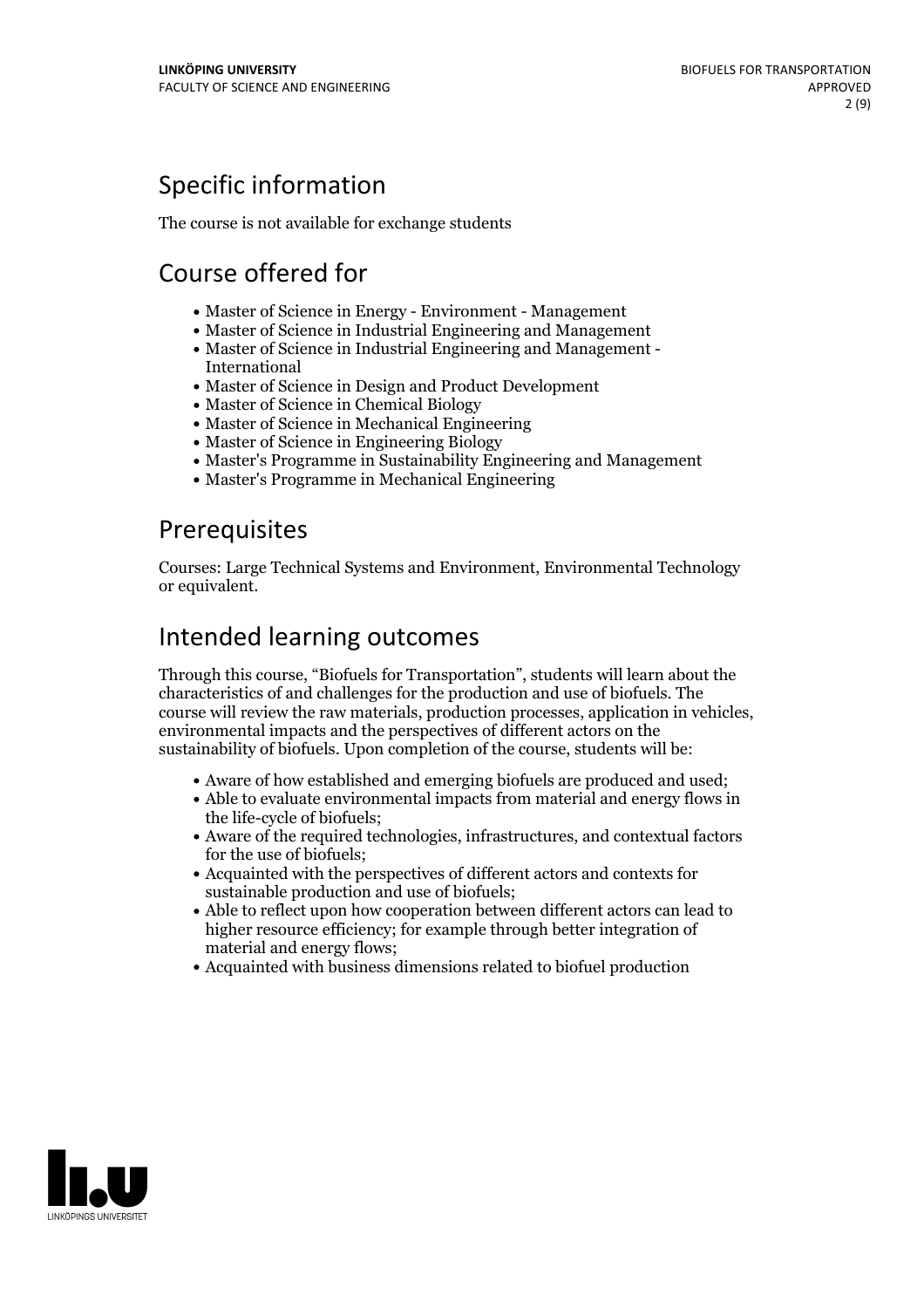## Course content

The course will consist of many aspects concerning biofuels production, development, and use. The content is diverse and relies on the theoretical and practical experience ofexperts from both the academia and the industry. Through lectures, seminars, study visits, and practical assignments students will learn more about:

- Feedstocks for biofuel production
- Production processes for biofuels
- Vehicles and infrastructural requirements for biofuels
- Environmental, economic and social aspects related to biofuel production and use
- Drivers and conditions for biofuel development and markets

## Teaching and working methods

The course consists of the following components:

- Lectures
- Guest lectures from industry and other research institutions
- Study visits to biofuel production facilities
- Practical exercises and project work
- Take home examination

## Examination

UPG1 At-home examination 3 credits U, 3, 4, 5 PRA1 Approved project assignments and approved seminars 3 credits U, G

## Grades

Four-grade scale, LiU, U, 3, 4, 5

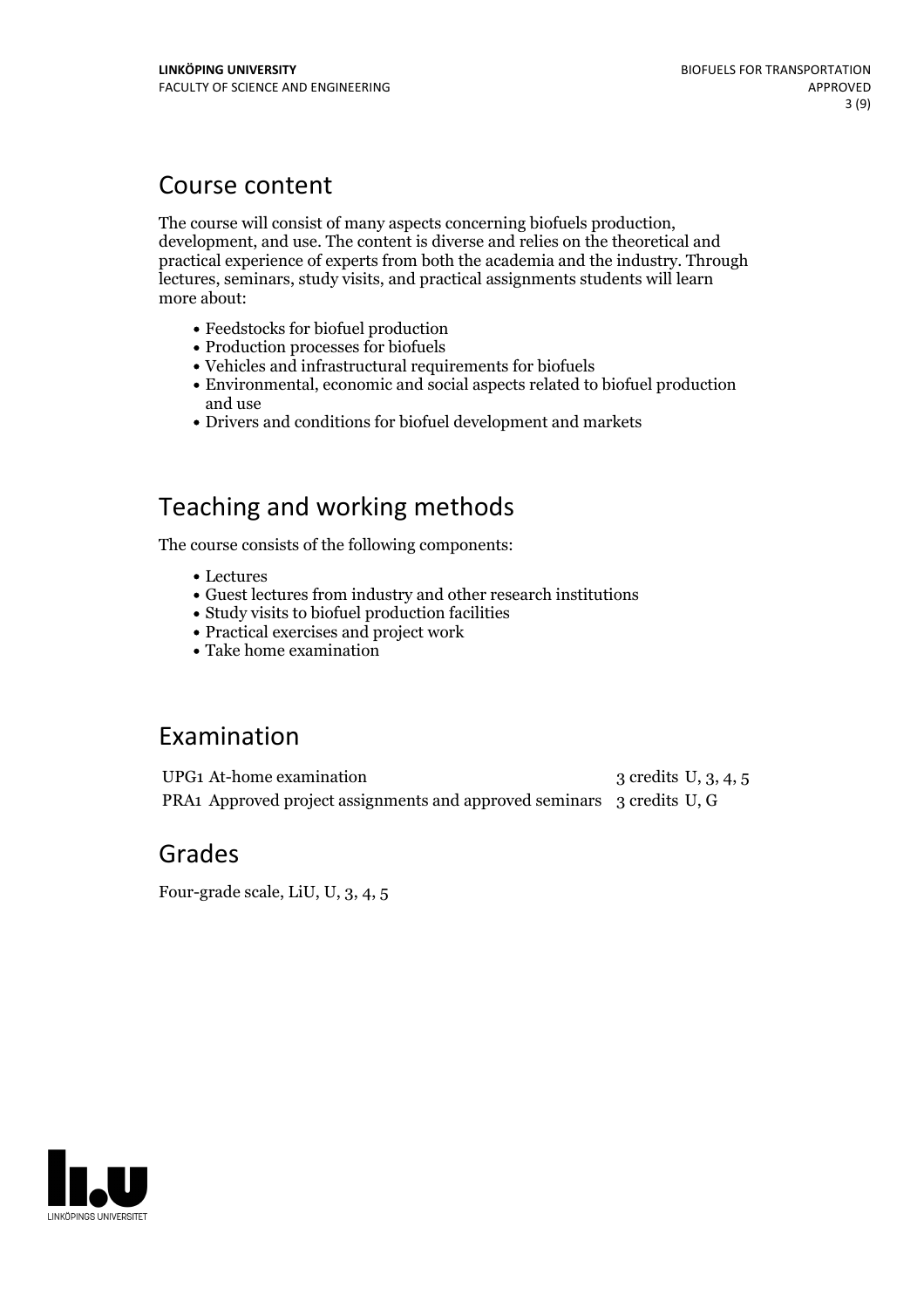## Other information

Supplementary courses: Industrial Ecology, Management Systems and Sustainability, Resource Efficient Products and Enviromental Systems Analysis - Project Course.

### **About teaching and examination language**

The teaching language is presented in the Overview tab for each course. The examination language relates to the teaching language as follows:

- If teaching language is "Swedish", the course as a whole could be given in Swedish, or partly in English. Examination language is Swedish, but parts
- of the examination can be in English. If teaching language is "English", the course as <sup>a</sup> whole is taught in English. Examination language is English. If teaching language is "Swedish/English", the course as <sup>a</sup> whole will be
- taught in English if students without prior knowledge of the Swedish language participate. Examination language is Swedish or English depending on teaching language.

### **Other**

The course is conducted in a manner where both men's and women's experience and knowledge are made visible and developed.

The planning and implementation of a course should correspond to the course syllabus. The course evaluation should therefore be conducted with the course syllabus as a starting point.

If special circumstances prevail, the vice-chancellor may in a special decision specify the preconditions for temporary deviations from this course syllabus, and delegate the right to take such decisions.

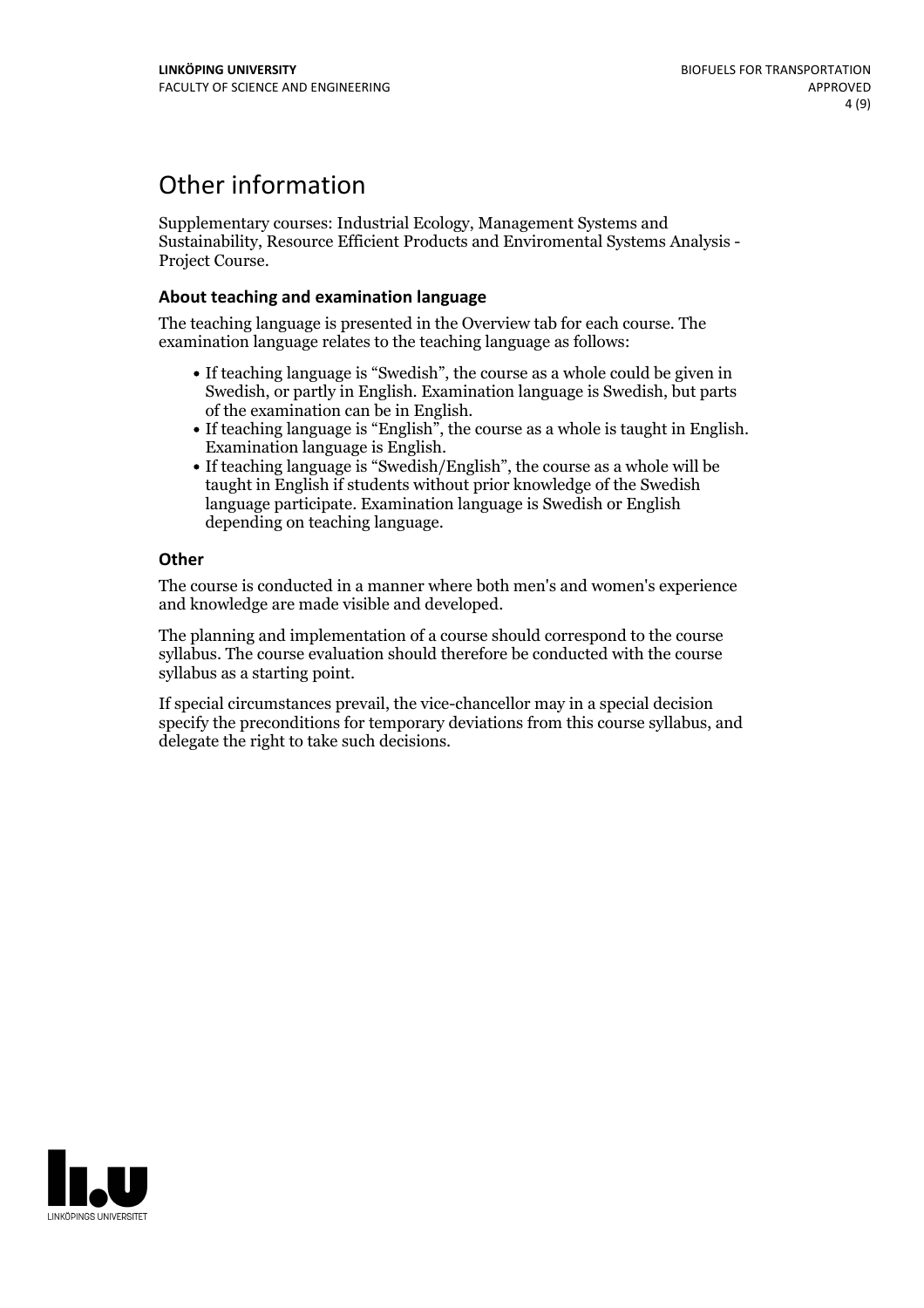## **Common rules**

### Course syllabus

A syllabus must be established for each course. The syllabus specifies the aim and contents of the course, and the prior knowledge that a student must have in order to be able to benefit from the course.

## Timetabling

Courses are timetabled after a decision has been made for this course concerning its assignment to a timetable module.

### Interruption in and deregistration from a course

The LiU decision, Guidelines concerning confirmation of participation in education (Dnr LiU-2020-02256), states that interruptions in study are to be recorded in Ladok. Thus, all students who do not participate in a course for which they have registered must record the interruption, such that the registration on the course can be removed. Deregistration from or interrupting a course is carried out using <sup>a</sup> web-based form: https://www.lith.liu.se/for- [studenter/kurskomplettering?l=en.](https://www.lith.liu.se/for-studenter/kurskomplettering?l=en)

## Cancelled courses and changes to the course syllabus

Courses with few participants (fewer than 10) may be cancelled or organised in a manner that differs from that stated in the course syllabus. The Dean is to deliberate and decide whether a course is to be cancelled or changed from the course syllabus.

## Guidelines relating to examinations and examiners

For details, see Guidelines for education and examination for first-cycle and second-cycle education at Linköping University, Dnr LiU-2020-04501 [\(http://styrdokument.liu.se/Regelsamling/VisaBeslut/917592\)](http://styrdokument.liu.se/Regelsamling/VisaBeslut/917592).

An examiner must be employed as a teacher at LiU according to the LiU Regulations for Appointments, Dnr LiU-2021-01204 [\(https://styrdokument.liu.se/Regelsamling/VisaBeslut/622784](https://styrdokument.liu.se/Regelsamling/VisaBeslut/622784)). For courses in second-cycle, the following teachers can be appointed as examiner: Professor (including Adjunct and Visiting Professor), Associate Professor (including Adjunct), Senior Lecturer (including Adjunct and Visiting Senior Lecturer), Research Fellow, or Postdoc. For courses in first-cycle, Assistant Lecturer (including Adjunct and Visiting Assistant Lecturer) can also be appointed as examiner in addition to those listed for second-cycle courses. In exceptional cases, a Part-time Lecturer can also be appointed as an examiner at both first- and second cycle, see Delegation of authority for the Board of Faculty of Science and Engineering.

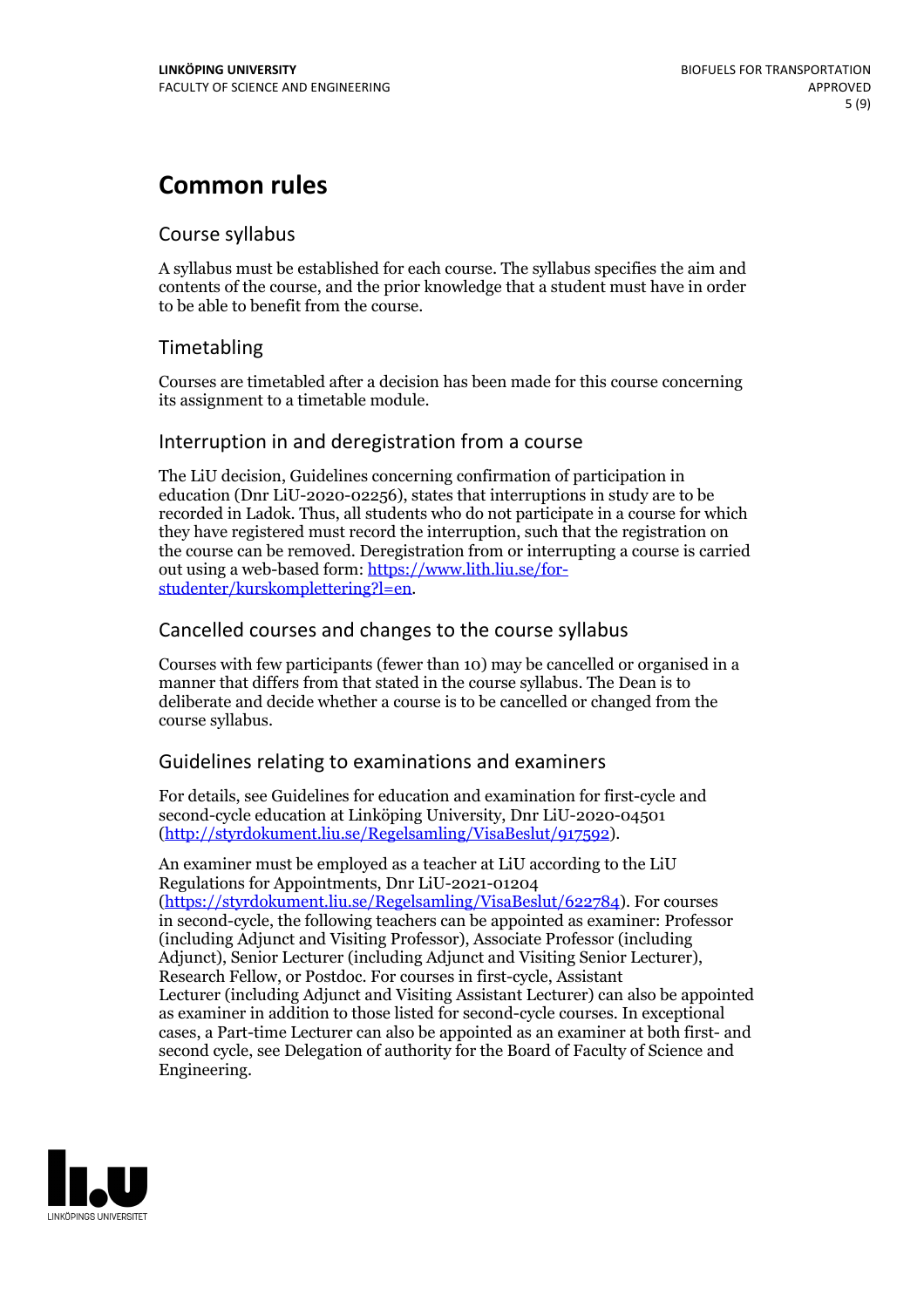## Forms of examination

#### **Principles for examination**

Written and oral examinations and digital and computer-based examinations are held at least three times a year: once immediately after the end of the course, once in August, and once (usually) in one of the re-examination periods. Examinations held at other times are to follow a decision of the faculty programme board.

Principles for examination scheduling for courses that follow the study periods:

- courses given in VT1 are examined for the first time in March, with re-examination in June and August
- courses given in VT2 are examined for the first time in May, with re-examination in August and October
- courses given in HT1 are examined for the first time in October, with re-examination in January and August
- courses given in HT2 are examined for the first time in January, with re-examination in March and in August.

The examination schedule is based on the structure of timetable modules, but there may be deviations from this, mainly in the case of courses that are studied and examined for several programmes and in lower grades (i.e. 1 and 2).

Examinations for courses that the faculty programme board has decided are to be held in alternate years are held three times during the school year in which the course is given according to the principles stated above.

Examinations for courses that are cancelled orrescheduled such that they are not given in one or several years are held three times during the year that immediately follows the course, with examination scheduling that corresponds to the scheduling that was in force before the course was cancelled or rescheduled.

When a course, or a written examination (TEN, DIT, DAT), is given for the last time, the regular examination and two re-examinations will be offered. Thereafter, examinations are phased out by offering three examinations during the following academic year at the same times as the examinations in any substitute course. If there is no substitute course, three examinations will be offered during re- examination periods during the following academic year. Other examination times are decided by the faculty programme board. In all cases above, the examination is also offered one more time during the academic year after the following, unless the faculty programme board decides otherwise. In total, 6 re-examinations are offered, of which 2 are regular re-examinations. In the examination registration system, the examinations given for the penultimate time and the last time are denoted.

If a course is given during several periods of the year (for programmes, or on different occasions for different programmes) the faculty programme board or boards determine together the scheduling and frequency of re-examination occasions.

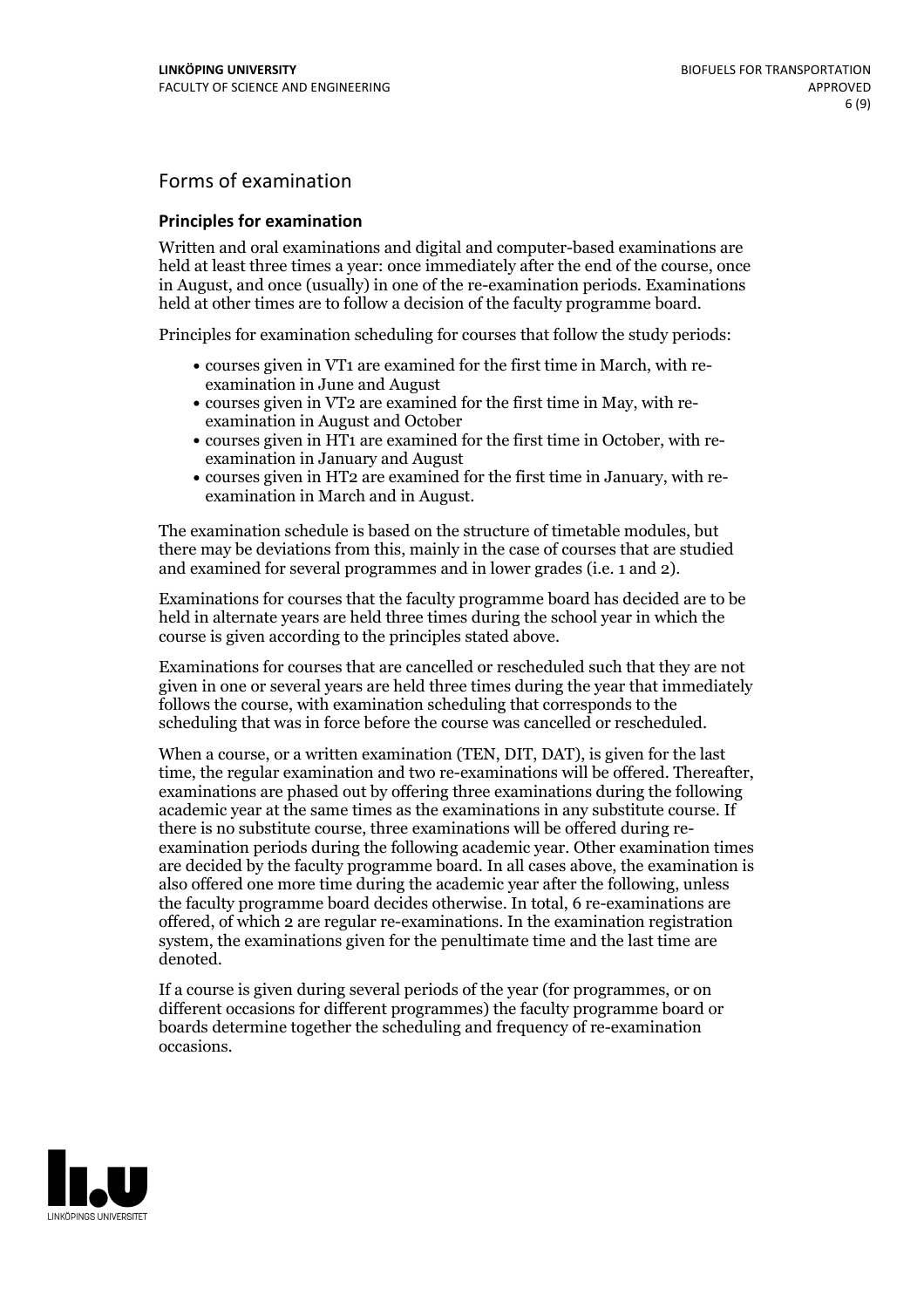### **Retakes of other forms of examination**

Regulations concerning retakes of other forms of examination than written examinations and digital and computer-based examinations are given in the LiU guidelines for examinations and examiners, [http://styrdokument.liu.se/Regelsamling/VisaBeslut/917592.](http://styrdokument.liu.se/Regelsamling/VisaBeslut/917592)

#### **Course closure**

For Decision on Routines for Administration of the Discontinuation of Educational Programs, Freestanding Courses and Courses in Programs, see DNR LiU-2021-04782. After a decision on closure and after the end of the discontinuation period, the students are referred to a replacement course (or similar) according to information in the course syllabus or programme syllabus. If a student has passed some part/parts of a closed program course but not all, and there is an at least partially replacing course, an assessment of crediting can be made. Any crediting of course components is made by the examiner.

### **Registration for examination**

In order to take an written, digital or computer-based examination, registration in advance is mandatory, see decision in the university's rule book [https://styrdokument.liu.se/Regelsamling/VisaBeslut/622682.](https://styrdokument.liu.se/Regelsamling/VisaBeslut/622682) An unregistered student can thus not be offered a place. The registration is done at the Student Portal or in the LiU-app during the registration period. The registration period opens 30 days before the date of the examination and closes 10 days before the date of the examination. Candidates are informed of the location of the examination by email, four days in advance.

### **Code of conduct for students during examinations**

Details are given in a decision in the university's rule book: <http://styrdokument.liu.se/Regelsamling/VisaBeslut/622682>.

#### **Retakes for higher grade**

Students at the Institute of Technology at LiU have the right to retake written examinations and digital and computer-based examinations in an attempt to achieve a higher grade. This is valid for all examination components with code "TEN", "DIT" and "DAT". The same right may not be exercised for other examination components, unless otherwise specified in the course syllabus.

A retake is not possible on courses that are included in an issued degree diploma.

#### **Grades**

The grades that are preferably to be used are Fail (U), Pass (3), Pass not without distinction  $(4)$  and Pass with distinction  $(5)$ .

- Grades U, 3, 4, 5 are to be awarded for courses that have written or digital examinations.<br>• Grades Fail (U) and Pass (G) may be awarded for courses with a large
- degree of practical components such as laboratory work, project work and

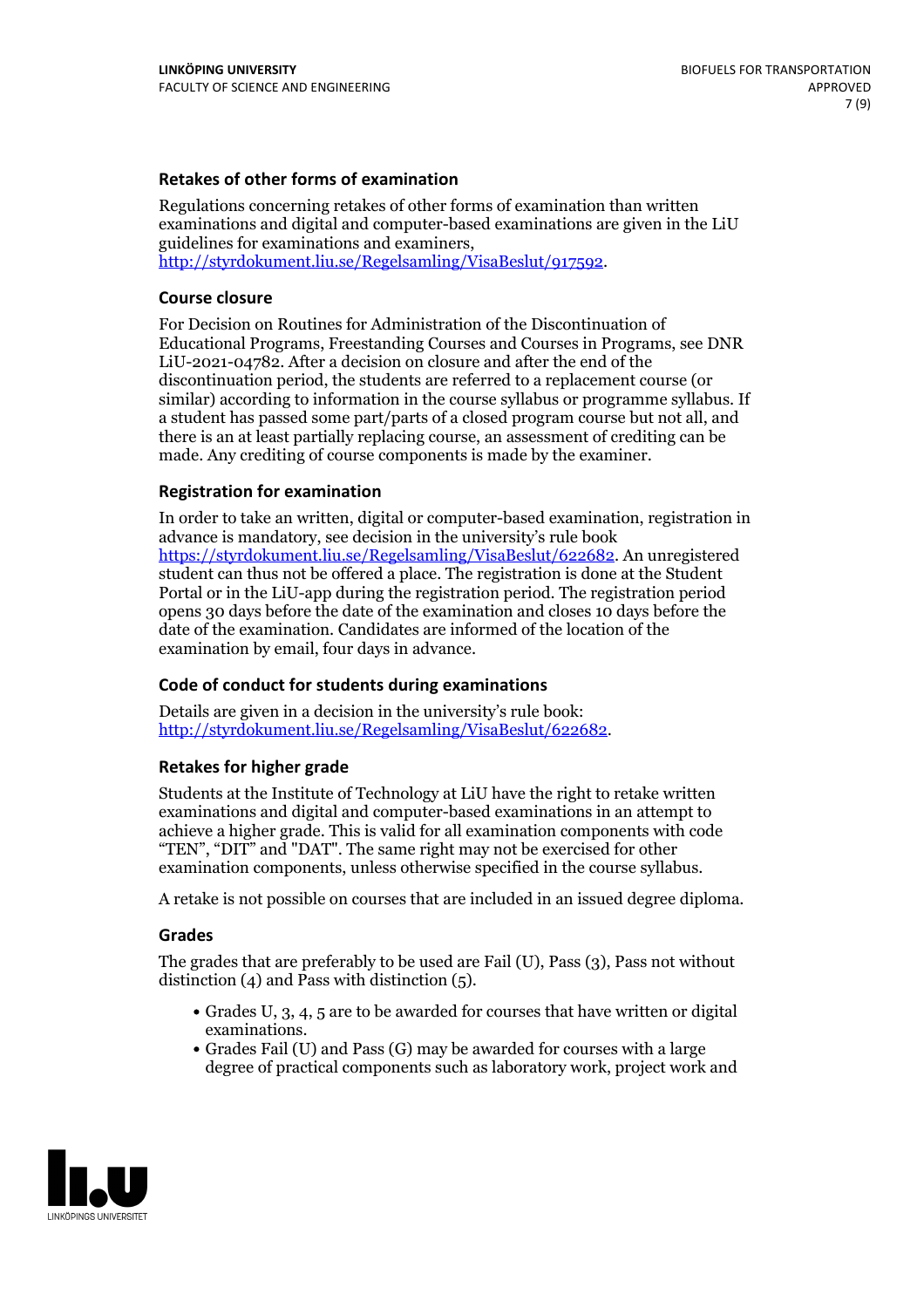group work.<br>• Grades Fail (U) and Pass (G) are to be used for degree projects and other independent work.

#### **Examination components**

The following examination components and associated module codes are used at the Faculty of Science and Engineering:

- Grades U, 3, 4, 5 are to be awarded for written examinations (TEN) and
- digital examinations (DIT).<br>• Examination components for which the grades Fail (U) and Pass (G) may be awarded are laboratory work (LAB), project work (PRA), preparatory written examination (KTR), digital preparatory written examination (DIK), oral examination (MUN), computer-based examination (DAT), home
- assignment (HEM), and assignment (UPG).<br>• Students receive grades either Fail (U) or Pass (G) for other examination components in which the examination criteria are satisfied principally through active attendance such as tutorial group (BAS) or examination item
- (MOM).<br>• Grades Fail (U) and Pass (G) are to be used for the examination components Opposition (OPPO) and Attendance at thesis presentation (AUSK) (i.e. part of the degree project).

In general, the following applies:

- 
- Mandatory course components must be scored and given <sup>a</sup> module code. Examination components that are not scored, cannot be mandatory. Hence, it is voluntary to participate in these examinations, and the voluntariness must be clearly stated. Additionally, if there are any associated conditions to
- the examination component, these must be clearly stated as well.<br>• For courses with more than one examination component with grades U,3,4,5, it shall be clearly stated how the final grade is weighted.

For mandatory components, the following applies (in accordance with the LiU Guidelines for education and examination for first-cycle and second-cycle education at Linköping University,<br>[http://styrdokument.liu.se/Regelsamling/VisaBeslut/917592\)](http://styrdokument.liu.se/Regelsamling/VisaBeslut/917592):

If special circumstances prevail, and if it is possible with consideration of the nature of the compulsory component, the examiner may decide to replace the compulsory component with another equivalent component.

For possibilities to alternative forms of examinations, the following applies (in accordance with the LiU Guidelines for education and examination for first-cycle [http://styrdokument.liu.se/Regelsamling/VisaBeslut/917592\)](http://styrdokument.liu.se/Regelsamling/VisaBeslut/917592):

If the LiU coordinator for students with disabilities has granted a student the right to an adapted examination for a written examination in an examination hall, the student has the right to it.